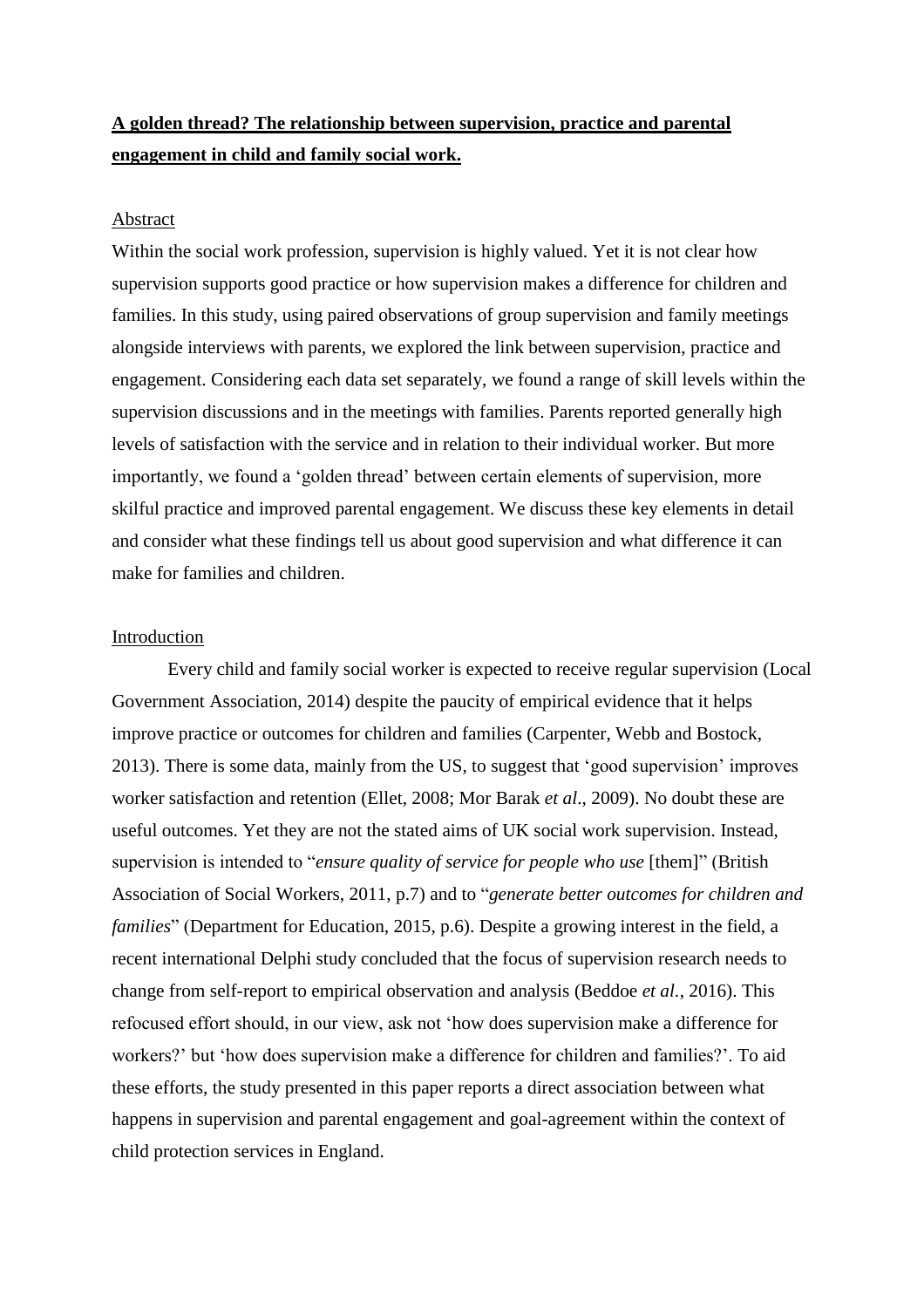#### **Background**

In 1991, Harkness and Hensley reported the findings from an experimental study of supervision in the field of adult mental health. They organised for the provision of supervision to four social workers over a 16-week period and measured three dimensions of client satisfaction. 161 clients took part and answered questions about their mental health (using the Generalized Contentment Scale; Hudson, 1982) and their satisfaction with the service (using Client Satisfaction Scales; Poertner, 1986). In the first 8-weeks of the study, the workers were provided with two hours of supervision per week with a 'mixed-focus'. In the second 8-weeks of the study, the supervision was provided with a 'client-focus'. Mixedfocus supervision included "*administration, training and clinical consultation*" (Harkness and Hensley, 1991, p.507). Client-focused supervision considered instead the "*client's conceptualizations of the presenting problem, helping and outcomes*", with the aim of helping workers to "*evaluate their practice in light of* [these] *conceptualizations, predictions and outcomes*" (ibid, p.507). To illustrate, Harkness and Hensley provide examples of the kinds of questions discussed within client-focused supervision– "*What does the client want help with? How will you and the client know you are helping? How does the client describe a successful outcome? What are you doing to help the client? How will that work? Does the client say that will help?"* (ibid, p.507). Following the change from mixed-focus to clientfocused supervision, Harkness and Hensley found a 10 per cent improvement in client satisfaction with goal attainment, a 20 per cent improvement in satisfaction with worker helpfulness and a 30 per cent improvement in satisfaction with the partnership between client and practitioner (ibid, p.510). Although these are moderate effect sizes (Cohen, 1977), given the simplicity of the intervention, they are nevertheless very significant. To our knowledge, and despite the promising findings, the study has never been repeated and certainly not in the context of child protection social work.

In 2017, Bostock *et al.* published an evaluation of a Department for Education-funded programme to 'scale and deepen' the use of the 'Reclaiming Model of Social Work' in five "*very different local authorities*" (Bostock *et al.*, 2017, p.8). As part of the evaluation, regular observations were made of social workers in direct practice with families, usually during home visits (ibid, p.79). These were "recorded and coded for key social work skills using a... framework with established reliability (Whittaker *et al.*, 2016, p.18)". Twenty-two of the workers observed during home visits were also observed during group supervision discussions. These supervision sessions were coded independently from the practice observations using a "*systemic observation framework*" (ibid, p.6). (Further details about these frameworks and the coding process can be found in the report; Bostock *et al.*, 2017,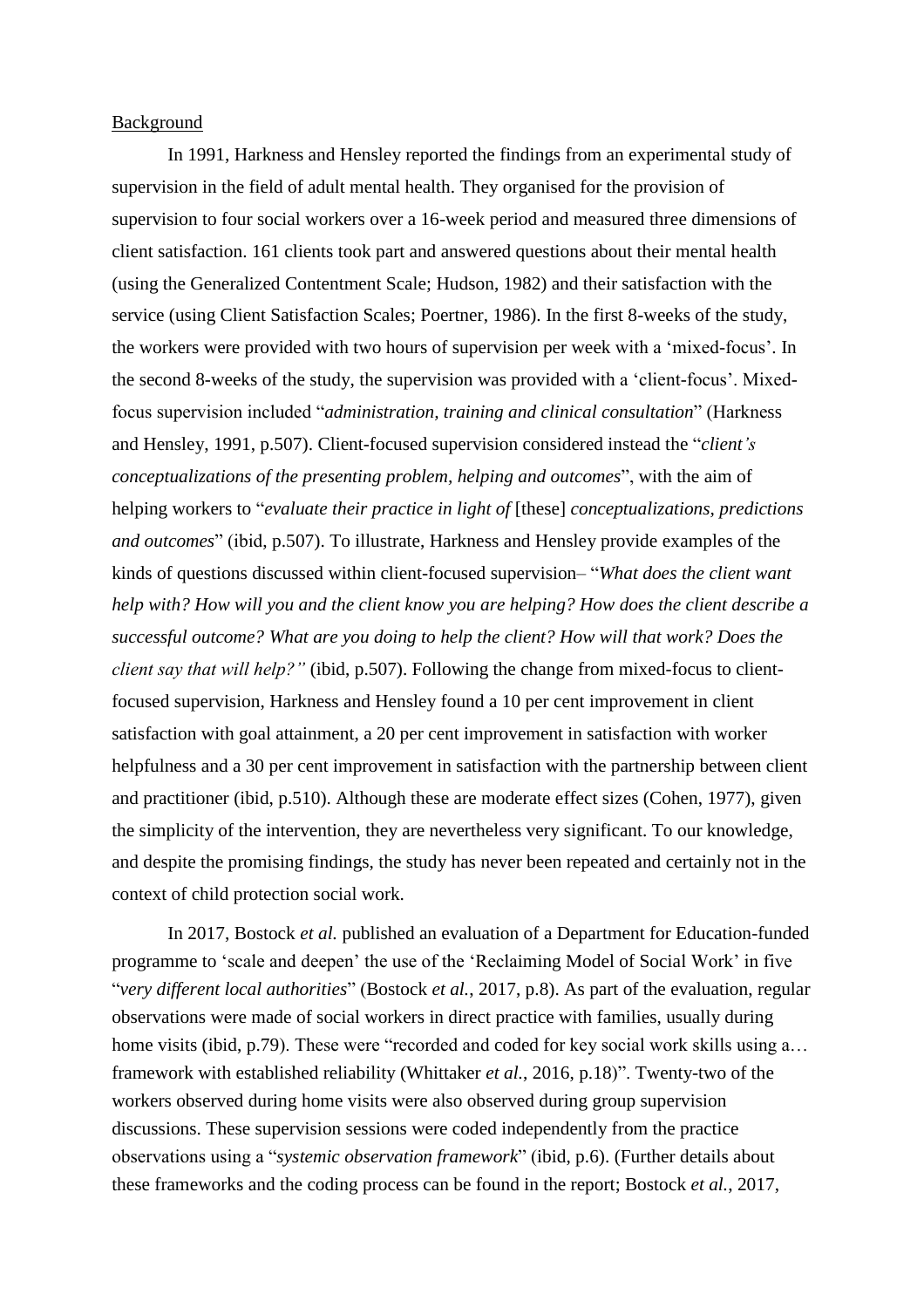p.80-81). Based on this framework, each supervision session was rated as 'not systemic' ( $n =$ 4, 18 per cent), as showing the 'green shoots' of systemic practice  $(n = 9, 41$  per cent) or as 'fully systemic' (n = 9, 41 per cent; p. 46). The study found a "*strong relationship between the quality of systemic case discussion and the quality of practice (r=0.456, p=0.04).*" (ibid, p.46). The average practice score associated with non-systemic group supervision was 2.35. The average practice score associated with 'green shoots' or 'fully systemic' group supervision was 3.43. While these effect sizes are moderate, this ground-breaking study was the first to report a positive relationship between 'good supervision' and improved practice within the specific context of child and family social work in England.

In this paper, we investigate the same relationship between group supervision case discussions and practice skill, albeit applying a different analytical framework for supervision. That we arrive at similar findings adds weight to the conclusions drawn by Bostock *et al.* (2017). In addition, we investigate the association between what happens in group supervision and how parents experience and evaluate the service they receive. Thus, we draw a 'golden thread' between supervision, practice and (a form of) outcomes.

#### Research design

#### *Background*

The current study took place in early 2017 in a south east local authority. Following a series of 'inadequate' Ofsted judgements, the children's services department has been significantly reconfigured. Previously, practitioners and managers operated in 'traditional' teams, with around six social workers individually responsible for a case load and supervised by a team manager. Now, social workers have been reorganised into small units (or hubs), alongside family therapists or other clinicians, business support officers and child and family practitioners (Goodman and Trowler, 2011). These units between them share elements of case responsibility and seek to work more collectively with families. One key component of the unit model is a regular group supervision meeting, in which families and case work are discussed communally. At the outset of our study, 12 hubs had been set up and all staff had attended at least a two-day introductory training course on systemic social work practice. The authority, wanting to know more about how this new approach was working, asked the Tilda Goldberg Centre for Social Work and Social Care (TGC) to undertake a small exploratory study.

Data collection took place over a 4-month period. During this time, each social worker taking part was asked to select one family for the research. If the family consented, they were included in the sample. If the family did not consent, they were not included and the practitioner was asked to identify another family (Figure 1).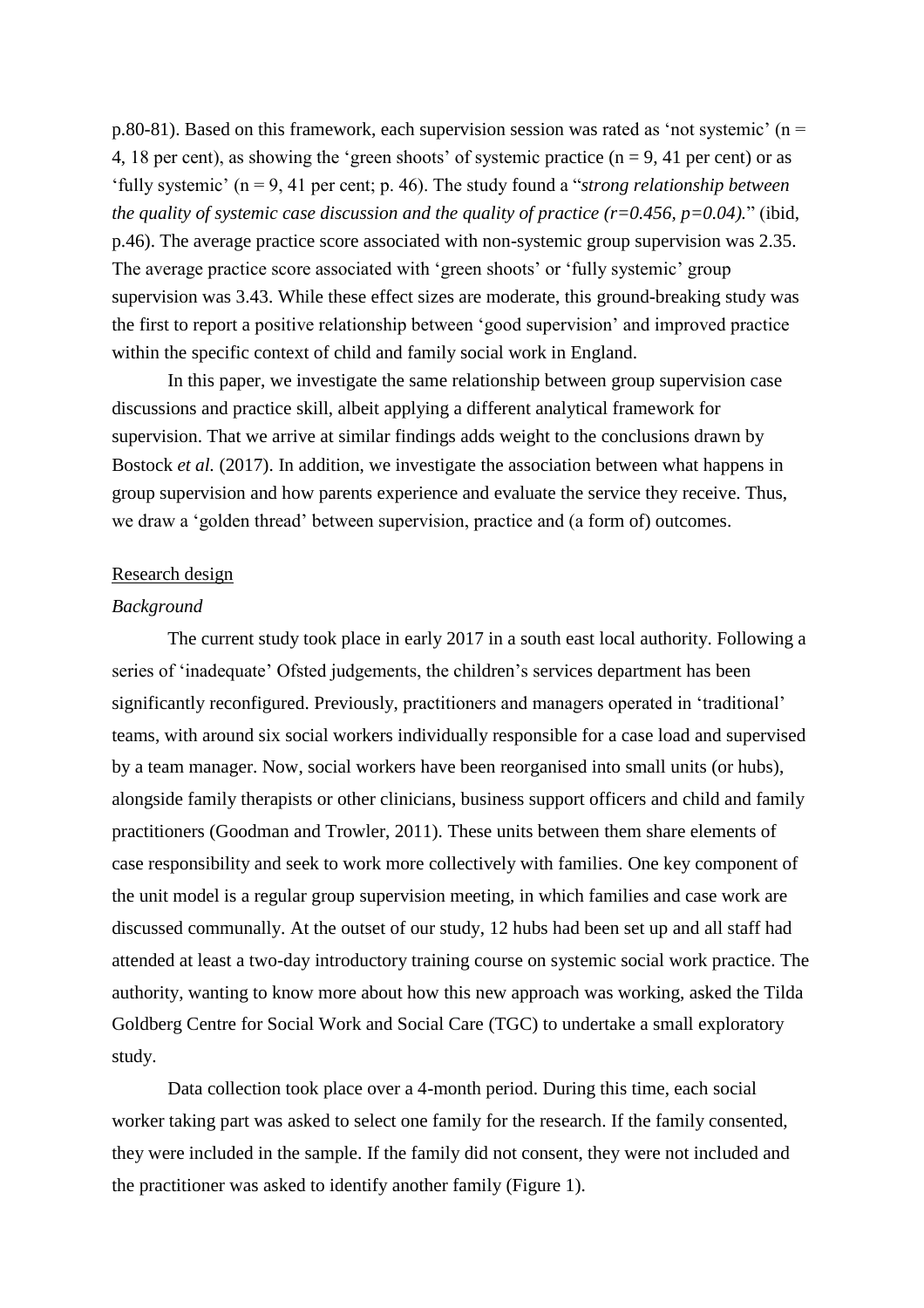#### *Aims*

The primary aim of the project was to explore how the new hub model was working. Our three research questions were:

- What happens in group supervision case discussions?
- How does group supervision relate to what happens in family visits?
- How does group supervision relate to families' experience of the service?

To address these questions, we used a mixed-methods design combining observations and audio-recordings of practice and supervision and interviews with social workers and family members. The main purpose of using a mixed-methods design was to avoid the limitations of self-report methods for evaluation. Typically, when researching social work supervision, supervisors and practitioners are asked about their experiences of supervision. While valuable, such approaches cannot tell us about the relationship between different approaches to supervision, practice skill and outcomes for families (Whittaker *et al.*, 2016, p.49).

## *Participants*

Twenty-one families participated in observations of family visits. Of these, nineteen gave consent for their family visit to be audio-recorded as well as observed. Two families agreed to being observed but not audio-recorded. Nineteen family interviews were also completed – fourteen with mothers, three with mothers and fathers, and two with young people. In addition, thirty-three professionals took part in twenty-two observed group supervision discussions. This included one senior manager, three Consultant Social Workers, two senior social workers, 8 social workers, 2 student social workers, 7 child and family workers, two clinicians and three administrators. In addition, twenty-two case questionnaires were completed by social workers about each family (Table 1).

#### *Sampling*

Sampling took place in two ways. First, information about the project was circulated to all members of staff and all twelve hubs were asked if they wanted to take part. Six hubs volunteered and three of these were selected to participate by the Head of Operations based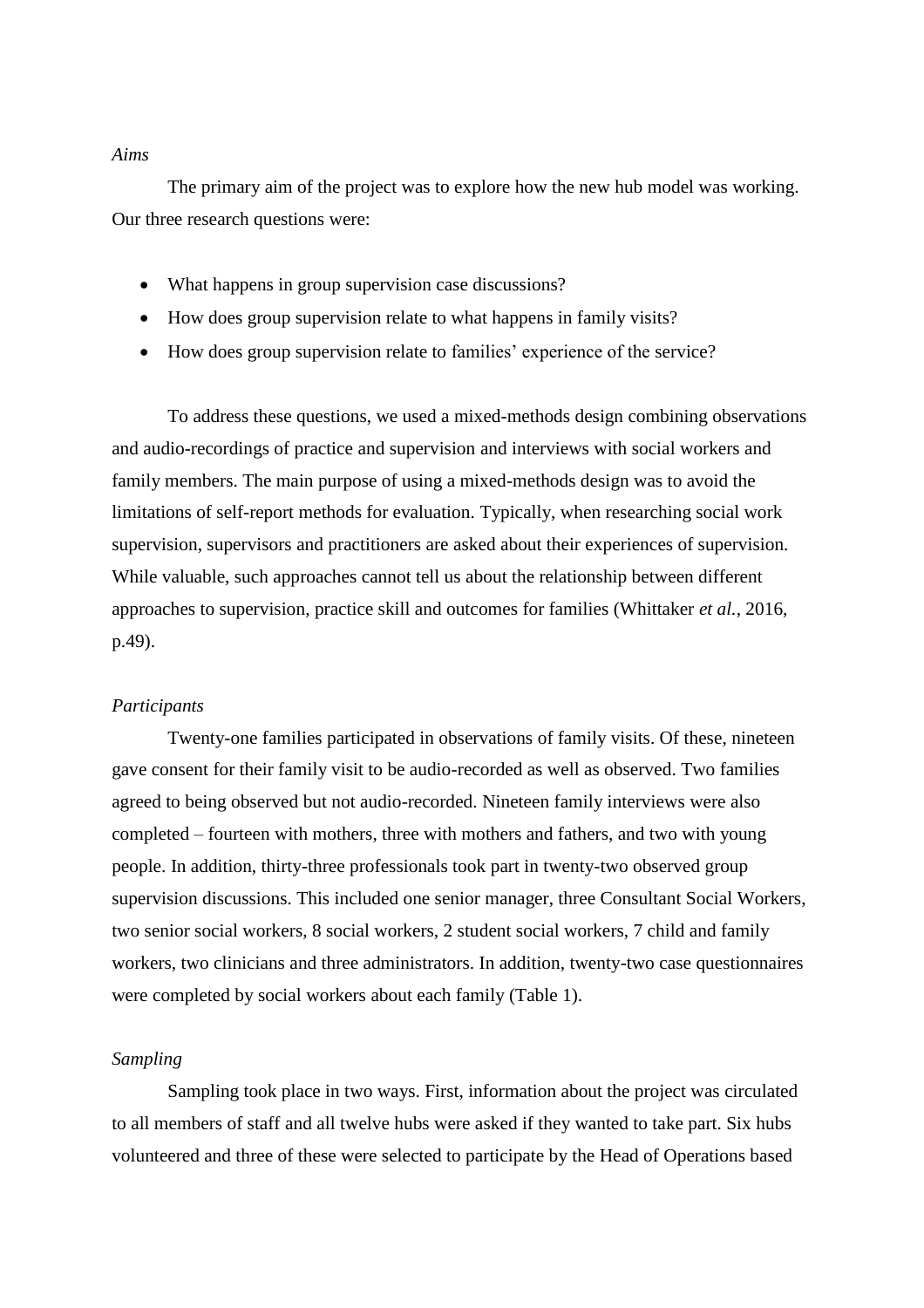on longevity. (The more established hubs were thought more likely to have embedded systemic ways of working than the newer hubs.) Two of these hubs worked with children subject to child protection plans and the third was an 'early help' hub.

Second, each hub was asked to identify up to eight families for the research. Hubs were asked to consider criteria such as the length of time since referral, reasons for involvement and the age of the child/ren, to obtain a relatively mixed sample.

## *Data collection*

For each family, the intention was to collect four types of data using three different methods (observations, questionnaires and interviews). First, a group supervision case discussion about the family was observed and audio-recorded by a researcher. Second, the lead worker for the family was asked to complete a case questionnaire, providing background information such as length of time since referral, reasons for involvement and the severity and nature of perceived risk or need. Third, the worker's subsequent visit to the family was observed and audio-recorded by a researcher. Finally, one or more family members were interviewed about their experiences of the service, their relationship with the worker in the family visit and their understanding about the goals for the work.

#### *Analysis*

Audio recordings of supervision and family visits were analysed by a team of researchers using two bespoke coding frameworks. These analyses were conducted independently by researchers not otherwise involved with the project. The coding team were 'blind' to other information about the family, apart from what they heard on the recording. Recordings of supervision and family visits were analysed independently (not by the same researcher).

#### *Coding framework for group supervision discussions*

The supervision coding framework supervision was developed by researchers at TGC in consultation with practitioners and managers from a central London local authority (Wilkins *et al*., forthcoming). The framework includes five dimensions - analysis and critical thinking; clarity about risk or need; collaboration; focus on the child and family and support for practice. Each dimension is coded on a three-point scale (1, 3 or 5). '1' indicates the dimension is 'not present' in the discussion, '3' indicates the dimension is 'somewhat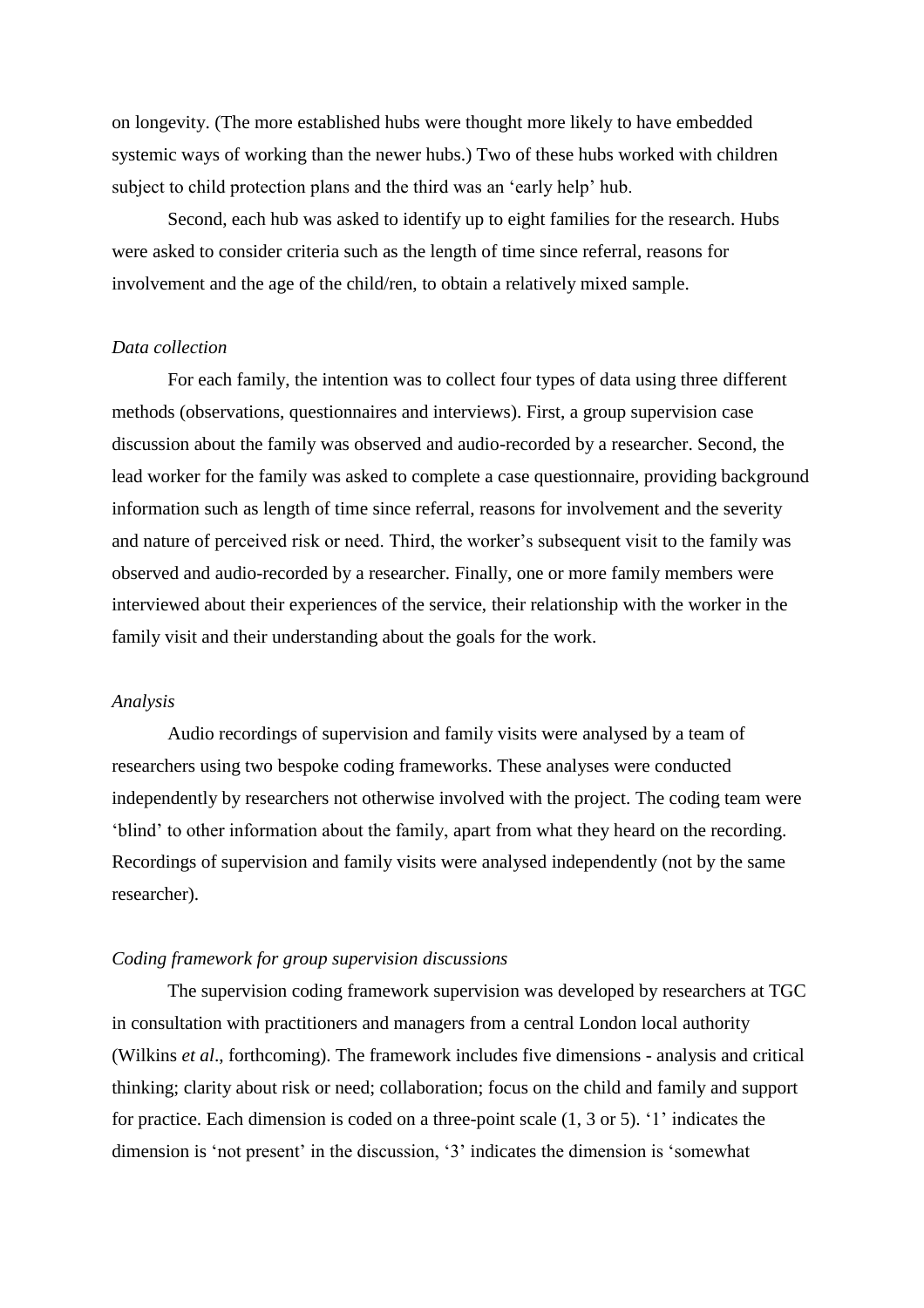present' and '5' indicates the dimension is 'significantly present'. The framework is currently unpublished but an overview is provided in Table 2.

### *Coding framework for family visits*

Family visits were analysed using a more established coding framework for social work practice (Whittaker *et al*., 2016). This framework was initially developed based on the Motivational Interviewing Treatment Integrity (MITI) manual (Moyers *et al*., 2010), adapted for use in an English statutory child and family social work context. Studies across different local authorities found that although the MITI captured some key elements of good practice (e.g. empathy and collaboration), it needed to be extended in order to capture and reflect the specific context of child and family social work. Further dimensions were then developed and added to the MITI. These dimensions emerged from a consideration of the relevant literature and from a series of seminars with leading academics, practitioners and senior managers from the sector (Whittaker *et al*., p.50-54). This led to the current version of the framework containing seven practice skills – autonomy, collaboration, empathy, purposefulness, clarity about risk, child focus and evocation. Each skill is coded on a five-point scale (1, 2, 3, 4 or 5), where '1' indicates a low level of skill and '5' a high level of skill. Six of the skills are aggregated into two categories (Forrester and Killian, forthcoming) – 'care and engagement', a combination of autonomy, collaboration and empathy, and 'good authority' (Ferguson, 2011), a combination of purposefulness, clarity about risk and child focus. Evocation is only coded for when there is a clear discussion about behaviour change issue (Bundy, 2004). This results in each audio recording being assigned two category ratings – for care and engagement and good authority – and, if applicable, a rating for evocation. Previous studies have found a significant but moderate association between higher practice skills (measured using this framework) and parental engagement (Forrester *et al*., forthcoming).

#### *The relationship between the different methods*

Observations of supervision and practice were compared using the two coding frameworks outlined above. The application of these frameworks allowed us to explore the relationship between different approaches to supervision and practice. Interviews with family members provided data for the third link in this chain of supervision to practice to parental engagement. Interviews with social workers were not used to inform our exploration of this three-link chain but to inform our analysis of the supervision and practice sessions by providing background and contextual information.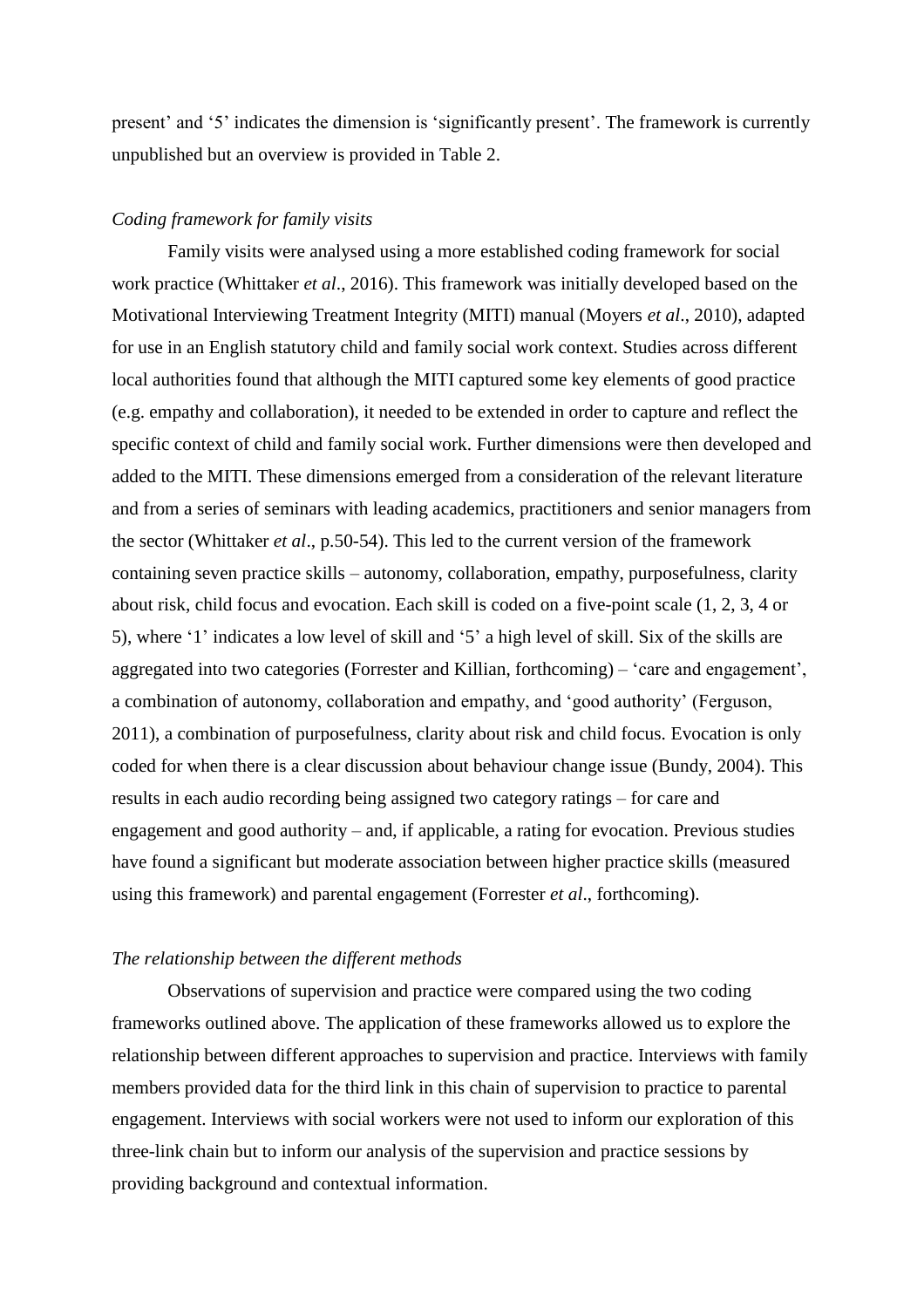## *Ethics*

The study received approval from the Faculty of Health and Social Sciences' ethics committee of the authors' university. Verbal consent was obtained from each parent prior to the observations of group supervision. Written consent was obtained prior to the family visit observation. Families were informed of their right to withdraw at any point up to the end of data collection and to have all materials collected up to that point deleted. In agreement with the authority, any serious concerns of malpractice were to be reported to the Chief Executive Officer of the organisation and, if necessary, to the Health and Care Professions Council. This did not occur.

#### *Strengths and limitations*

Our study has two key strengths and two key limitations. First, the study is based on actual observations of supervision, rather than self-report measures. Second, data from different methods were analysed independently, making our conclusions more reliable.

However, our sample size is small and based entirely within one local authority. This may limit the applicability of our findings to other areas. Furthermore, the sampling of both professionals and families was selective and those who took part may not represent the broader population. We do not know, for example, how many families were approached by social workers and declined to take part. Finally, we used a developing measure for assessing the quality of supervision and although the results presented here may suggest it has a degree of validity, it has yet to be properly tested and examined.

#### **Findings**

## *Description of supervision and family visit observations*

Twenty-two group supervision discussions were observed. Attendance ranged from five to fourteen people. Case discussions ranged from 11 to 59 minutes, with a mean of 33 minutes. The session structure was reasonably consistent across the three hubs and from one case discussion to the next. Typically, the allocated worker provided background information about the family and an update on recent activity. Other attendees would then ask questions, make comments and suggest ideas. Many of the discussions included a review of previous actions and agreement of future actions.

We also observed twenty-one family visits. Nineteen took place in the family home, one in the office and one in a local Children's Centre. There were no other professionals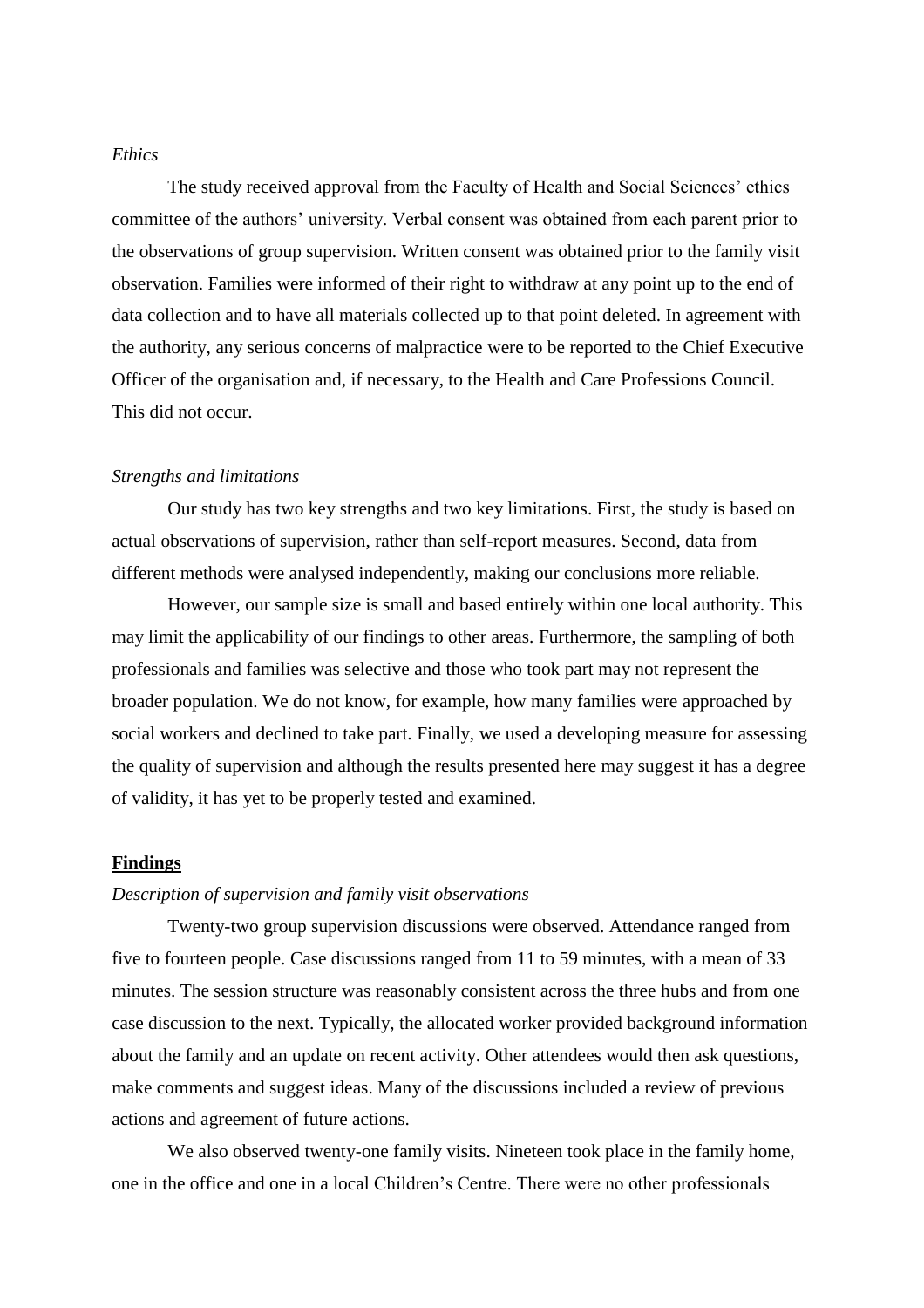involved apart from the allocated worker, all of whom were female. The majority involved just one parent. In four of the meetings, the mother and father were present but no fathers were observed alone. In two of the meetings, a child was present and another two involved a young person alone. None of the meetings used an interpreter.

## *Group supervision discussions – coding analysis*

Using the supervision framework outlined above, we rated the quality of each case discussion (Table 3). The size of the sample is too small to explore whether there were any meaningful differences between different hubs or different types of case (e.g. child protection or child in need).

#### *Family visits – coding analysis*

Using the coding framework developed by Whittaker *et al*. (2016), we rated the skills demonstrated by workers in family visits (Table 3). The two recordings involving children seen alone were not coded for child focus. The overall score is an average of the six dimension scores (or seven if evocation is included).

To place these results in context, the same framework has been used in several other studies and workers typically score between two and two and a half overall, with moderately higher scores for 'good authority' than for 'care and engagement' (Bostock *et al*., 2017; Forrester *et al*., 2017).

## *Parent interviews*

Based on the family interviews, twelve out of 17 parents (71%) said they were pleased with the service overall. Parents generally reported positive experiences of the social worker's involvement and the quality of help provided (Tables 5 and 6). Of the twelve parents with previous experience of social services, eleven (92%) said their current experience was better.

#### *Shared goals*

Most parents said they had a good understanding about the goals of the work (Table 7). In eight of the 16 cases (50%), the goals of the worker and parent were closely matched (in one of the seventeen completed interviews, the parent did not answer this question for reasons unknown). In the other eight cases (50%), the goals were not closely matched,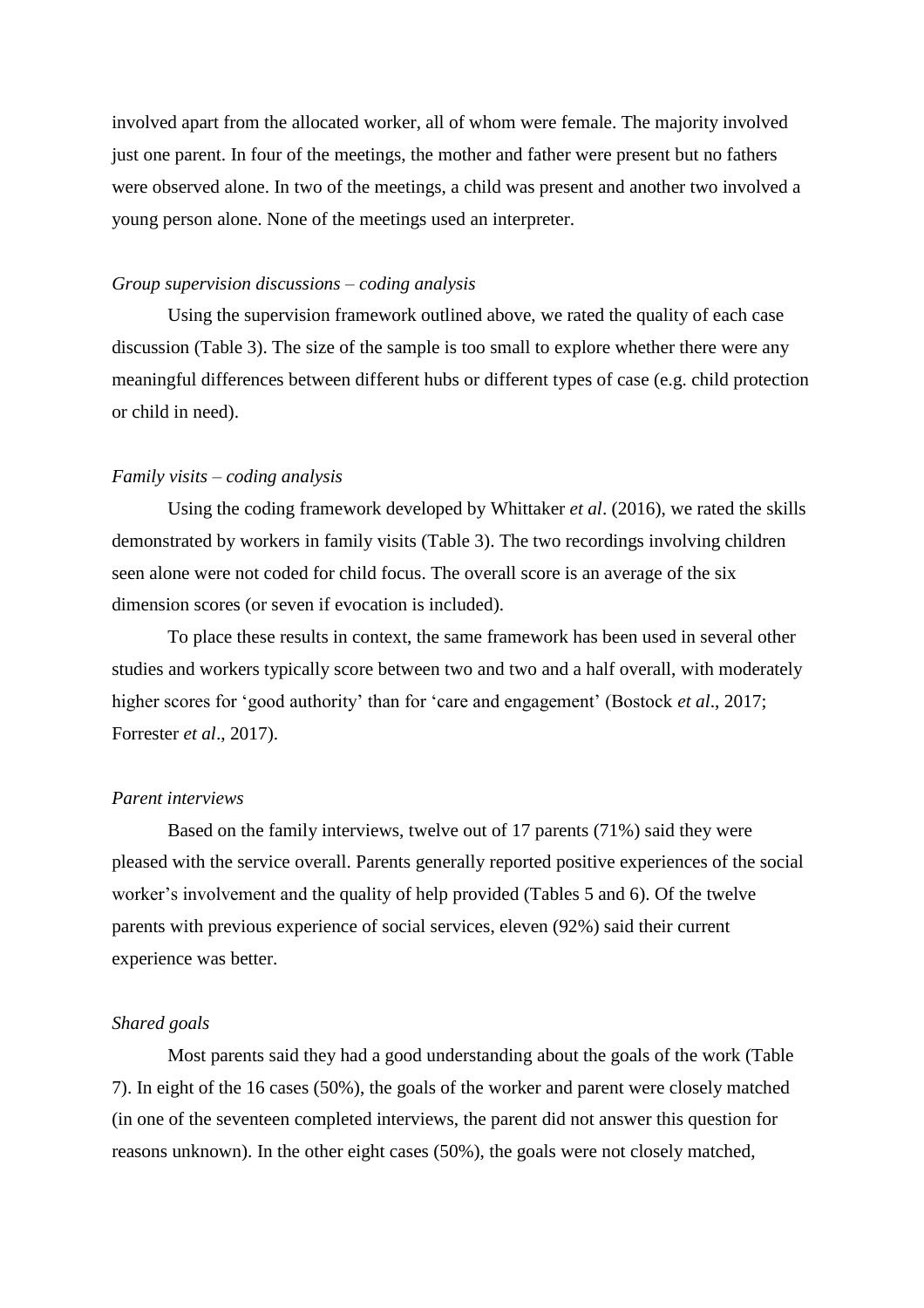although in six of these cases, the parent believed they had the same goal as the worker. In the other two cases, the parent knew they did not share the worker's goal.

#### *The relationship between supervision and practice skills*

We compared the quality of supervision discussions and the quality of social work practice in family visits. We found significant associations between one dimension of supervision ('support for practice') and two dimensions of practice: 'good authority' and overall practice skills (Table 8).

To explore this association further, we placed each supervision discussion into one of two categories – 'practice-focused' or 'other-focused'. Supervision discussions that scored '3' or '5' on the 'support for practice' dimension were included in the former (n=9). Those that scored '1' were included in the latter (n=13). Practice scores associated with the 'practice-focused' category were consistently higher than the "other-focused" category (Table 9). These differences were significant for the practice skill category of 'good authority' (t(15)=.-3.14, p=.007) and for overall skill (t(15)=-3.09, p=.008) but not for 'care and engagement'.

The following four extracts from selected supervision recordings demonstrate some of the differences between practice- and other- focused supervision. By providing these extracts, we hope to show with some degree of specificity what these differences 'look like' in practice.

In the first example, explicit links were made between perceived risks to the child, the work that had already been done and the work that still needed to be done. Although the session began with a summary of activity, talk quickly turned to an evaluation of what this activity had achieved in relation to the risks. The social worker identified a need for "*some parenting work with Mum*" because this is what "[the mother] *has requested*". The group then discussed what elements of parenting the worker might want to focus on and by the end, the worker had a clear plan for her next home visit. The discussion included an agreement about what the worker was going to do ('*some parenting work with mum'*), why she was going to do it ('[the mother] *has requested* [it]') and how the worker could start this work in the next home visit.

In the second example, the worker was interested in exploring the father's own experiences of being cared for as a child. The supervisor helped the worker think about the kinds of questions she might ask, linking this to previous direct work completed with the child – "*he may want to have more physical affection, he maybe doesn't know it or can't say*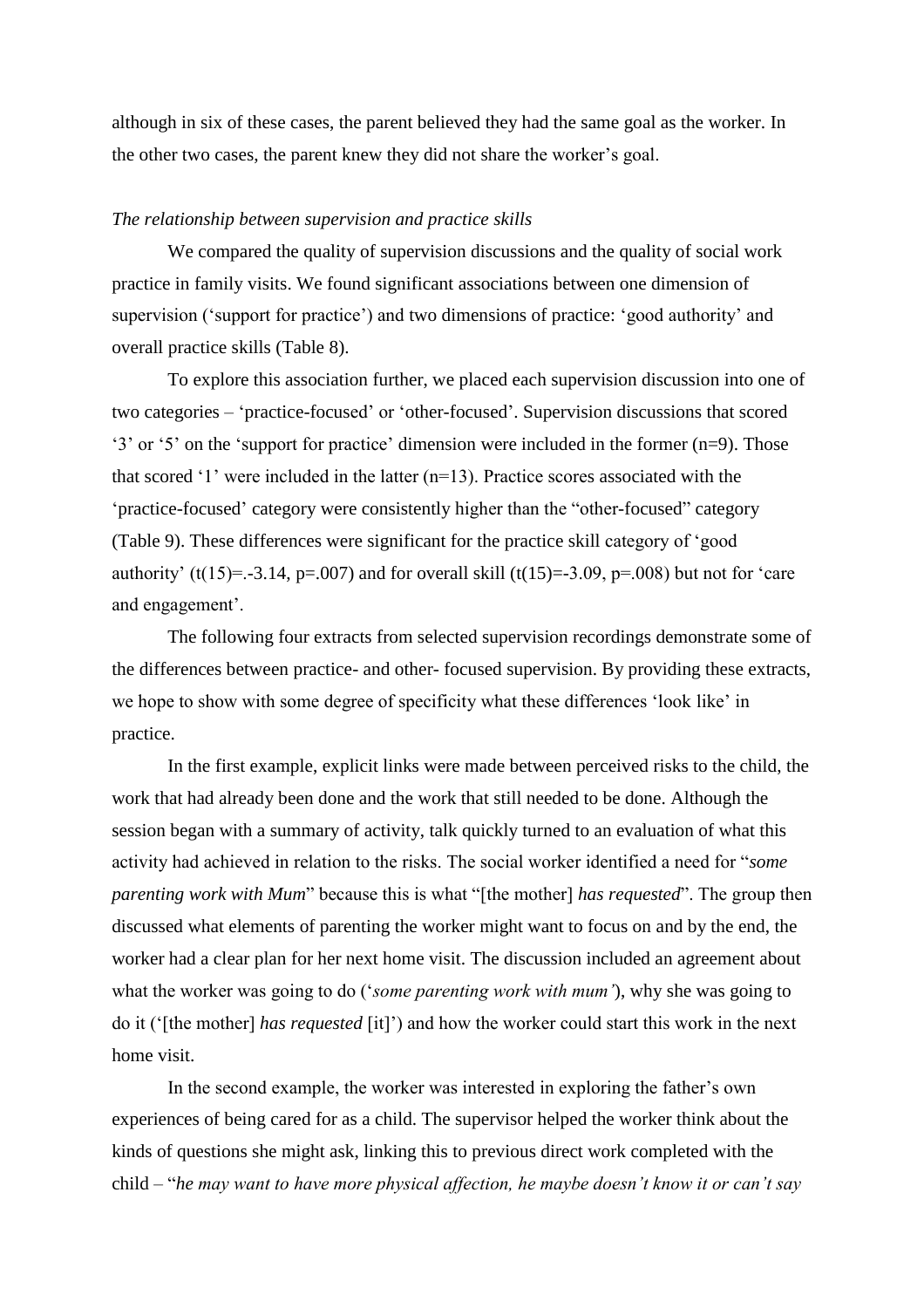*it yet? So, questions like 'how did your dad show affection' or 'how did your parents show affection* [might help]*'?* The social worker responded by saying, "*Yeah, I hadn't really thought about specific questions but yeah, what kinds of things did he do with his dad, trying to get to the affection side of things, that's a good question to ask"*.

In the third example, the supervisor suggests that she and the worker think about her next conversation with the mother.

*Sup: So, we can have a think about what you might do next? SW: Absolutely. I need to follow up, I might put in a quick visit later…and sit down with* [mother].

*Sup: If she has time for a chat today, maybe 5 minutes,* [you could say] *that's great that you went* [to the alcohol service], *how are you feeling about going tomorrow? SW: Yep, if I don't visit today, I'll call her.* 

*Sup: That's great. And reinforce about her going tomorrow.* 

*SW: Whether I visit today or not, I'll certainly sit down with her and explore a bit more about how it goes tomorrow, it'll be new and her initial feelings about that. Sup: The other thing we talked about was a session with her, looking at things she's achieved and then a sheet with things she's still working on…helping her see you've come this far but let's try and work on these things because you don't want to go backwards.*

As in these examples, practice-focused supervision does not necessarily entail a very long discussion. It can be as simple as deciding on some questions for the social worker to ask in the next visit and being clear about why. 'Other-focused' supervision often did not include a clear agreement about future actions or the rationale for them. Instead, they tended to be characterized by: a lack of structure, a focus on the past and a superficial discussion of problems and issues. There was often no sense that the social worker, or other members of the group, understood the family or had a clear idea about where the case was headed. Members of the group might ask lots of questions about a whole range of issues, but with many of them going unexplored and unanswered. In many examples, no single issue was discussed in-depth and there was no attempt to prioritise what might be the most important issues. These factors seemed to operate as a barrier to more 'practice-focused' discussions. The following extract demonstrates the flavor, if not the extent, of these sessions: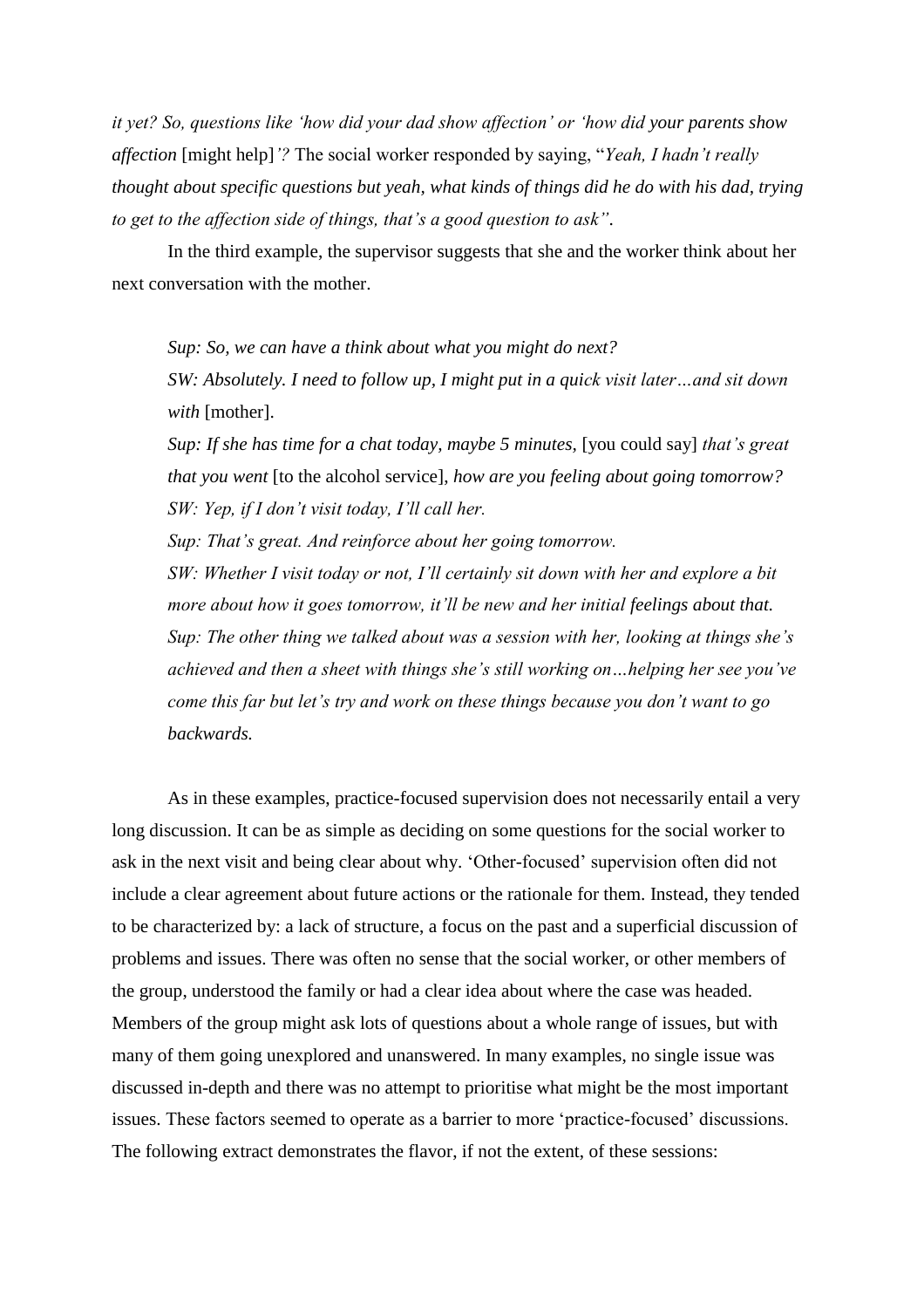*Sup: How old is he? 2? SW: Two. Sup: And we've been involved since? SW: We got the referral when he was born, mind you, dad's had two children removed from his care previously. Sup: What for? SW: Neglect. For adoption. Sup: The prognosis is? SW: Not very good Sup: No. Sup: When are the family moving? SW: They got the keys last Friday I'm told so over the weekend they were meant to be moving stuff. Sup: Because I would kind of watch that initially.* 

*The relationship between supervision, parental experiences, goal-agreement and life rating*

We then compared the quality of supervision, parental engagement, goal-agreement and life-rating measures, using the same 'practice-focused' or 'other-focused' categories. For all these areas, scores were higher in the 'practice-focused' category than the 'other-focused' category (Table 10). These differences were significant for goal agreement  $(t(14)=2.675)$ , p=.018) but not for the other variables.

## *Summary of findings*

We now return to our three research questions and summarise the key findings from the study (Figure 2):

- What happens in group supervision case discussions?
	- o Group supervision discussions scored relatively highly for 'family and child focus' and 'clarity about risk' and relatively poorly for 'collaboration' and 'support for practice'.
- How does group supervision relate to what happens in family visits?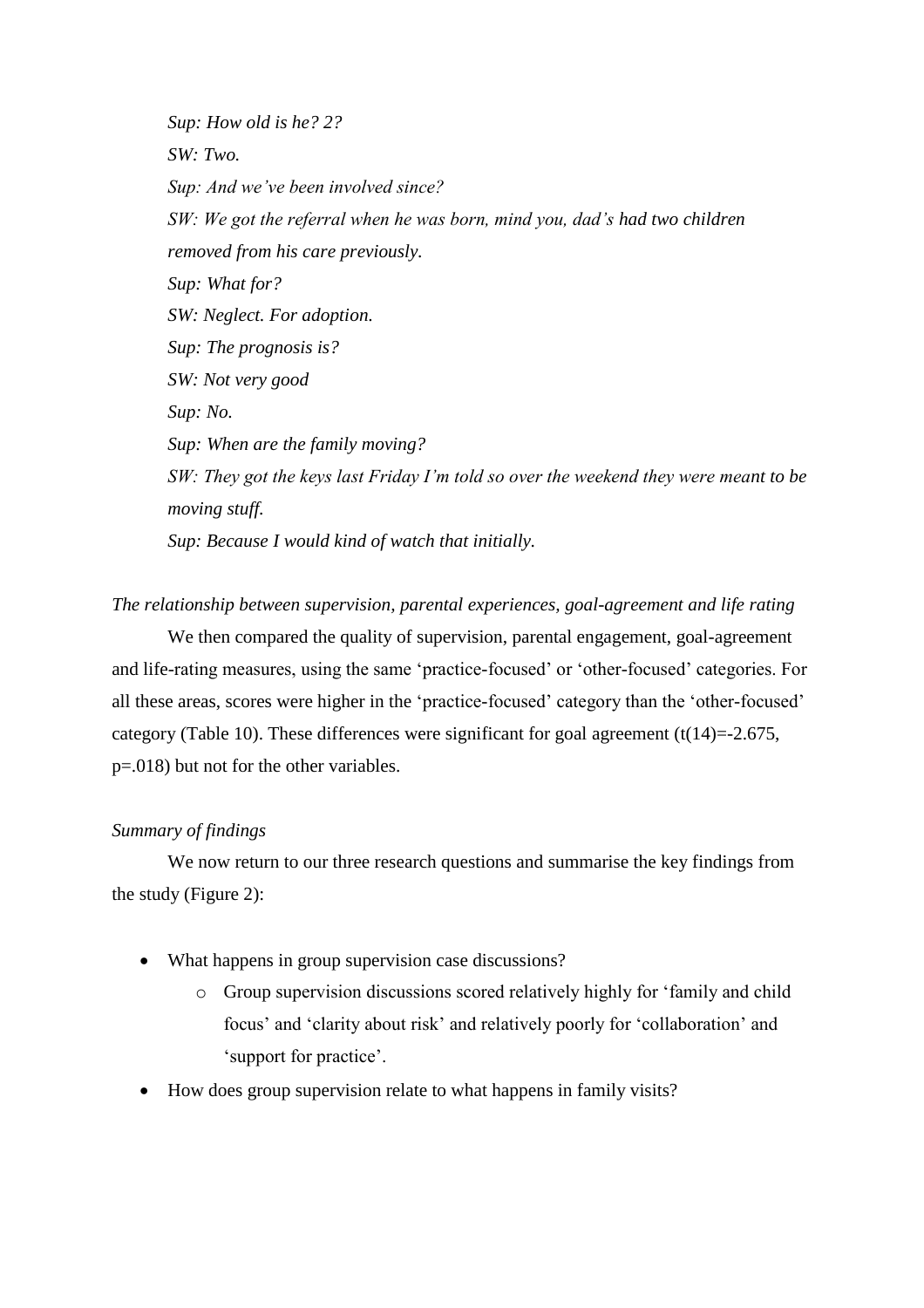- o Where supervision was 'practice-focused', there was a positive association with more skillful social work practice, particularly the use of 'good authority' (purposefulness, clarity about risk and child focus).
- How does families' experience of the service relate to what happens in group supervision?
	- o 'Practice-focused' supervision discussions were also associated with higher levels of parental engagement and goal-agreement (Figure 2).

# Discussion

Understanding how good supervision supports good practice and helps improve parental engagement and goal-agreement is a complicated task. The number of variables that would have to 'line up' to support such a relationship is high (Fleming and Steen, 2004). And yet the belief that good supervision supports good practice and leads to better outcomes (including better engagement) for service users is widespread (Kettle, 2015). In this paper, we have described a golden-thread between supervision (of a particular type), improved practice skills (measured in a certain way) and better parental engagement and goalagreement (within a specific context). The starting point of this golden thread is 'practicefocused' supervision – but what does this mean? Broadly, practice-focused supervision seeks to answer three key questions:

- 1. What is the social worker going to do next?
- 2. Why is the social worker going to do those things?
- 3. How is the social worker going to do these things?

Sessions that score highly are characterized by a sustained curiosity about practice and a sense that the responsibility for achieving good outcomes is shared between supervisor and supervisee. Supervisors and supervisees will discuss clearly why they are going to do *these* things rather than *those* things and will consider how best to share this rationale with the family. The discussion will also include an exploration of how to complete these tasks. For example, if the agreed action is for the worker to talk to a father about how his mental health difficulties are impacting his parenting, the supervisor will spend time helping the worker think how best to have this conversation. Would it be better to talk about it in the office or at home? Would the father feel more comfortable if his partner were present or not? How can we explain to the father why we think this matters? What kinds of questions might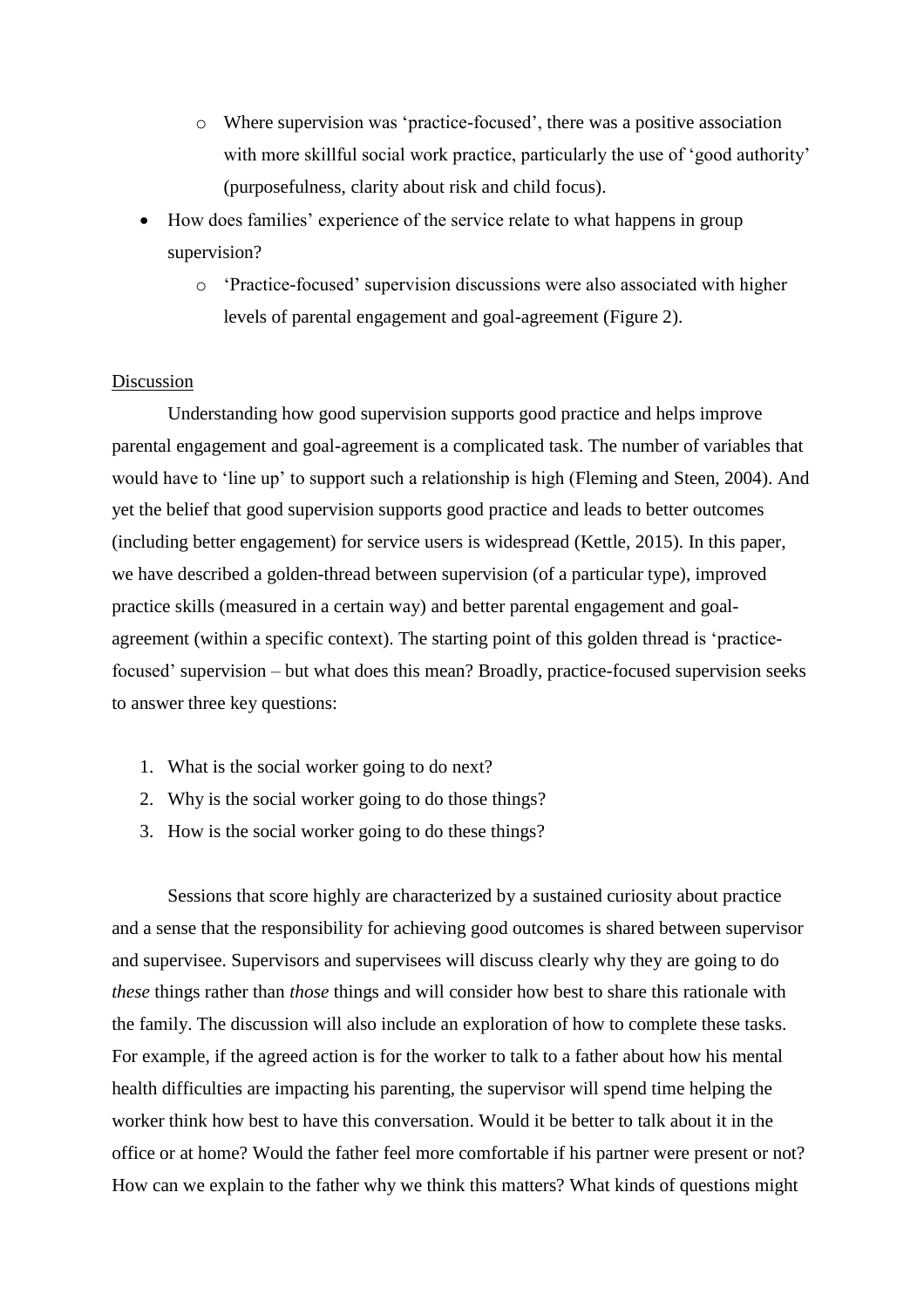lead to openness and self-reflection? What kinds of questions might lead to resistance and defensiveness? How might the worker respond if the father becomes anxious or angry? And how would we know if the conversation was helpful or not and for whom? When deciding whether the session is practice-focused or not, researchers are encouraged to consider the following three questions:

- 1. Do you know what the social worker is going to do in the next home visit or the next few home visits with the family?
- 2. Do you understand why the social worker is going to do these things and how?
- 3. Has this discussion helped the social worker think more carefully about what they are going to do, how and why?

On the other hand, 'other-focused' supervision sessions tend to be characterized by a lack of curiosity and a sense that the quality of the social worker's practice is his or her responsibility alone. There may be no discussion about what the social worker is going to do or these discussions will relate to procedure and process (e.g. completing an assessment, referring to other services, completing a visit on time) rather than practice. There will be no discussion - or only a very limited discussion - about why these actions are important or how they might be completed in the family's best interests. For example, the supervisor might advise the social worker to talk to the mother about her partner's suspected drug misuse but offer no guidance about how nor make explicit why this particular action (as opposed to all the other potential and equally-as-reasonable actions one could take) and why now.

## *Implications for practice: Creating the conditions for practice-focused supervision*

Achieving more 'practice-focused' supervision is not as simple as asking in case discussions more 'what', 'why' and 'how' questions. For a start, within the context of a mistrustful supervisory relationship, where the focus may be on accountability and management oversight, a question such as "why are you thinking of doing that?" is likely to provoke a defensive response rather than a reflective one. Being able to think and talk openly with a supervisor about how and why you practice requires a degree of mutual trust and respect. But assuming such a relationship does exist, there seem to be (at least) three necessary conditions for more practice-focused supervision. Many of the best 'practicefocused' sessions in this study were characterized by a respectful curiosity about families. Even in situations of high risk, social workers and their supervisors had a genuine desire to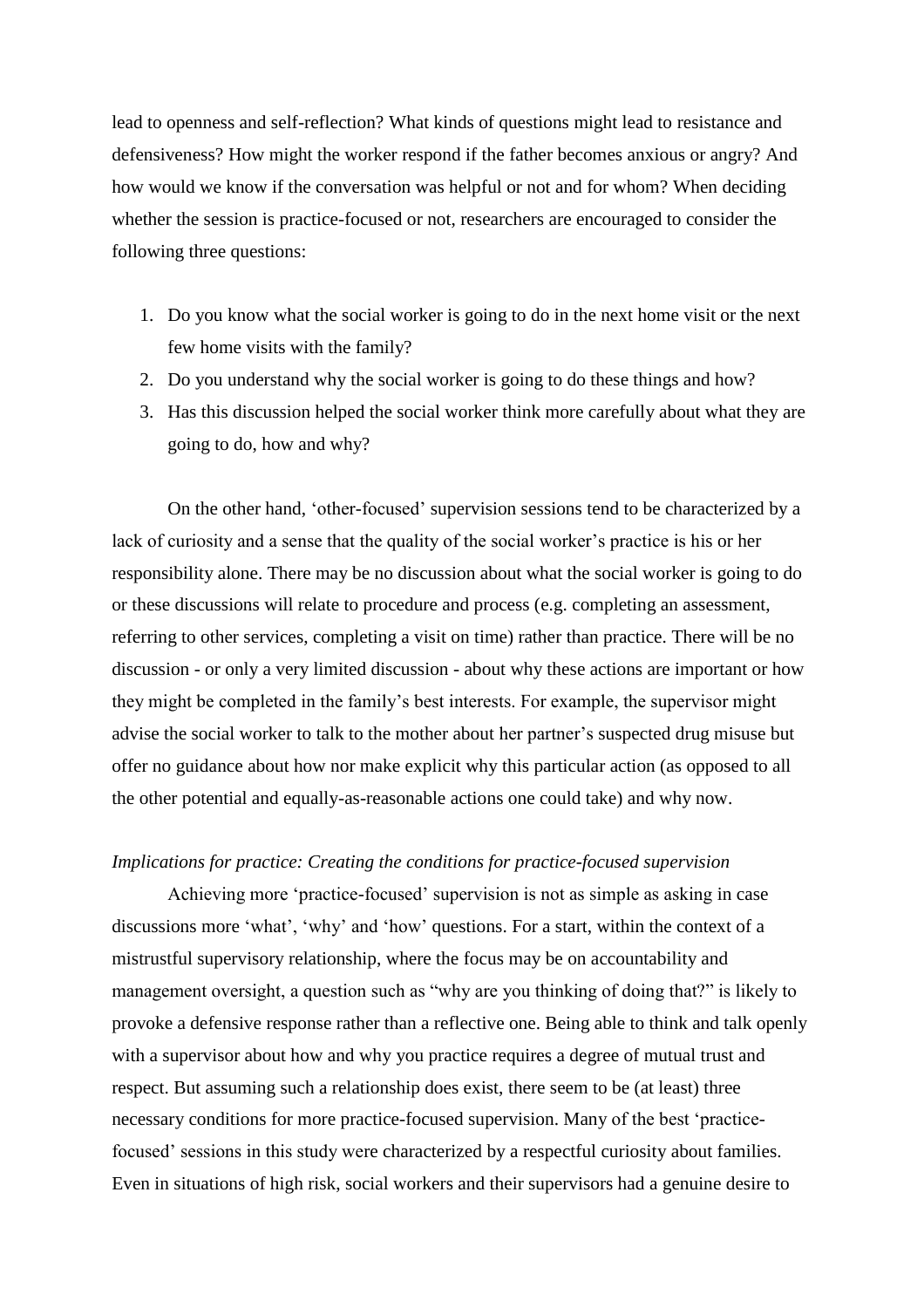*understand*. For example, we observed one session in which the risk of physical harm from domestic abuse was very high. Part of the discussion involved thinking about why the mother might 'want' to remain in a violent relationship or what barriers might be preventing her from leaving. It was easy to imagine how the same kind of questions ('why would she want to stay? What are we missing about the relationship that makes it hard for us to understand?') might be posed very differently and more punitively without a foundation of respect and genuine curiosity ('why on earth would anyone stay in that situation? What kind of person would make such a horrible decision?').

From this foundation, we identified two other conditions that helped inform more practice-focused discussions – 'child and family focus' and 'clarity about risk or need' (Figure 3). The first involves a consideration of what life is like for different family members and in particular the child/ren. The second involves an explicit discussion about risk (or need) including – what harm have the children experienced? What harm might they experience in future? How likely is this harm to occur? What do other people, including the child and the family, think about these risks? And is the level of risk increasing, decreasing or staying the same? Clarity about these two things ('child and family focus' and 'clarity about risk or need') often helped inform the three 'support for practice' questions – what are we going to do? Why? And how?

#### Conclusion

In this paper, we have described a 'golden thread' between supervision, practice, parental engagement and goal-agreement. By focusing on how supervision helps families, rather than social workers, we hope to contribute to the developing debate about the effectiveness of supervision in the context of child and family social work in England. For several reasons, we have deliberately avoided a discussion of particular models of supervision or the provision of a list of questions to ask in order to achieve more practicefocused discussions. First, because there are already many excellent supervision models available and our aim at this stage is not to develop another one. Second, because providing practice-focused supervision probably depends more on attitudes and values than it does on what might otherwise become a tick-box list of questions to get through. And third, because although our findings may be promising, they are best considered as a series of case studies rather than a robust evaluation. As ever, more research is needed – in this case, the implementation on a wider scale, in more than one local authority, of an existing model of practice-focused supervision to which fidelity can be reliably measured (perhaps by using the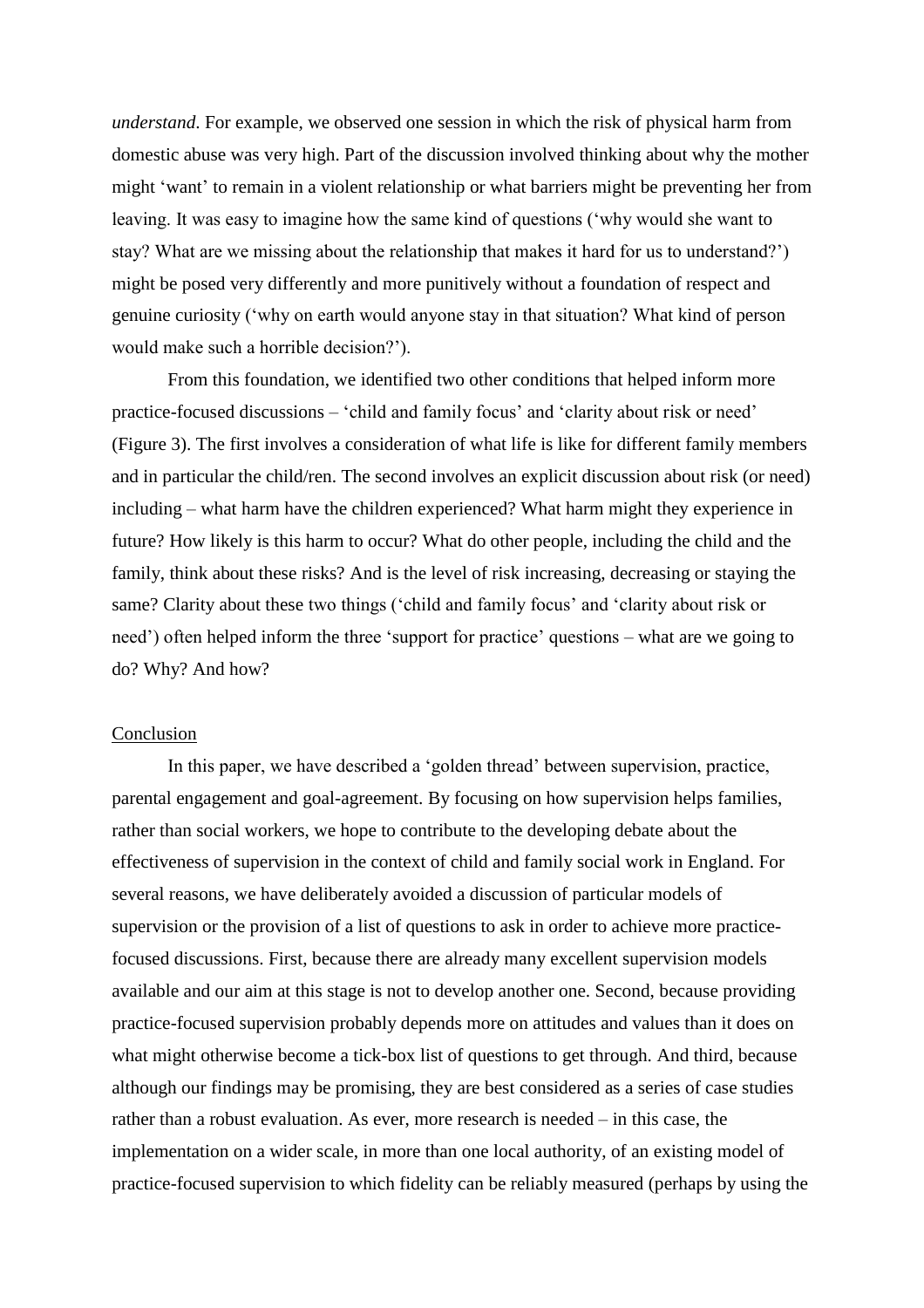framework we are developing and have trialed in this study), followed by an experimental evaluation of whether and how it works - or not - in widespread practice. And fourth, because the provision of good supervision is not merely the responsibility of supervisors and supervisees. Where managers are finding it hard to provide more helpful, practice-focused supervision, we do need to ask whether they have the right skills to perform the job effectively but we also need to question what support they have been given, whether they have had proper training, whether they get proper support from their own managers and whether they have adequate time and space to think about the complexity of the task they have been given.

Nevertheless, as the basis for a thoughtful consideration of what good supervision 'looks like' in the context of child and family social work, we hope this paper has provided a useful starting point (or way marker) for considering how supervision can support improved practice skills but more importantly help increase parental engagement and goal-agreement as part of the journey towards improved outcomes for families and children.

## References

- 1. Beddoe, L., Karvinen-Niinikoski, S., Ruch, G. and Ming-sum, Tsui. (2016). Towards an International Consensus on a Research Agenda for Social Work Supervision: Report on the First Survey of a Delphi Study. *British Journal of Social Work*, 6(1), pp. 1568 – 1586.
- 2. Bostock, L., Forrester, D., Patrizo, L., Godfrey, T., Zonouzi, M. (2017). Scaling and deepening the Reclaiming Social Work Model. Available from: http://cdn.basw.co.uk/upload/basw\_92552-3.pdf [Accessed 4 October 2017].
- 3. British Association of Social Workers (2011). UK Supervision Policy. Available from: http://cdn.basw.co.uk/upload/basw\_73346-6.pdf [Accessed 4 October 2017].
- 4. Bundy, C. (2004) Changing behaviour: using motivational interviewing techniques. *Journal of the Royal Society of Medicine*, 97(44), pp. 43 – 47.
- 5. Carpenter J., Webb C.M, Bostock L. (2013). The surprisingly weak evidence base for supervision: Findings from a systematic review of research in child welfare practice (2000–2012). *Children and Youth Services Review*, 35, pp. 1843–1853.
- 6. Cohen, J. (1977) *Statistical power analysis for the behavioral sciences* (revised edition). New York. Academic Press.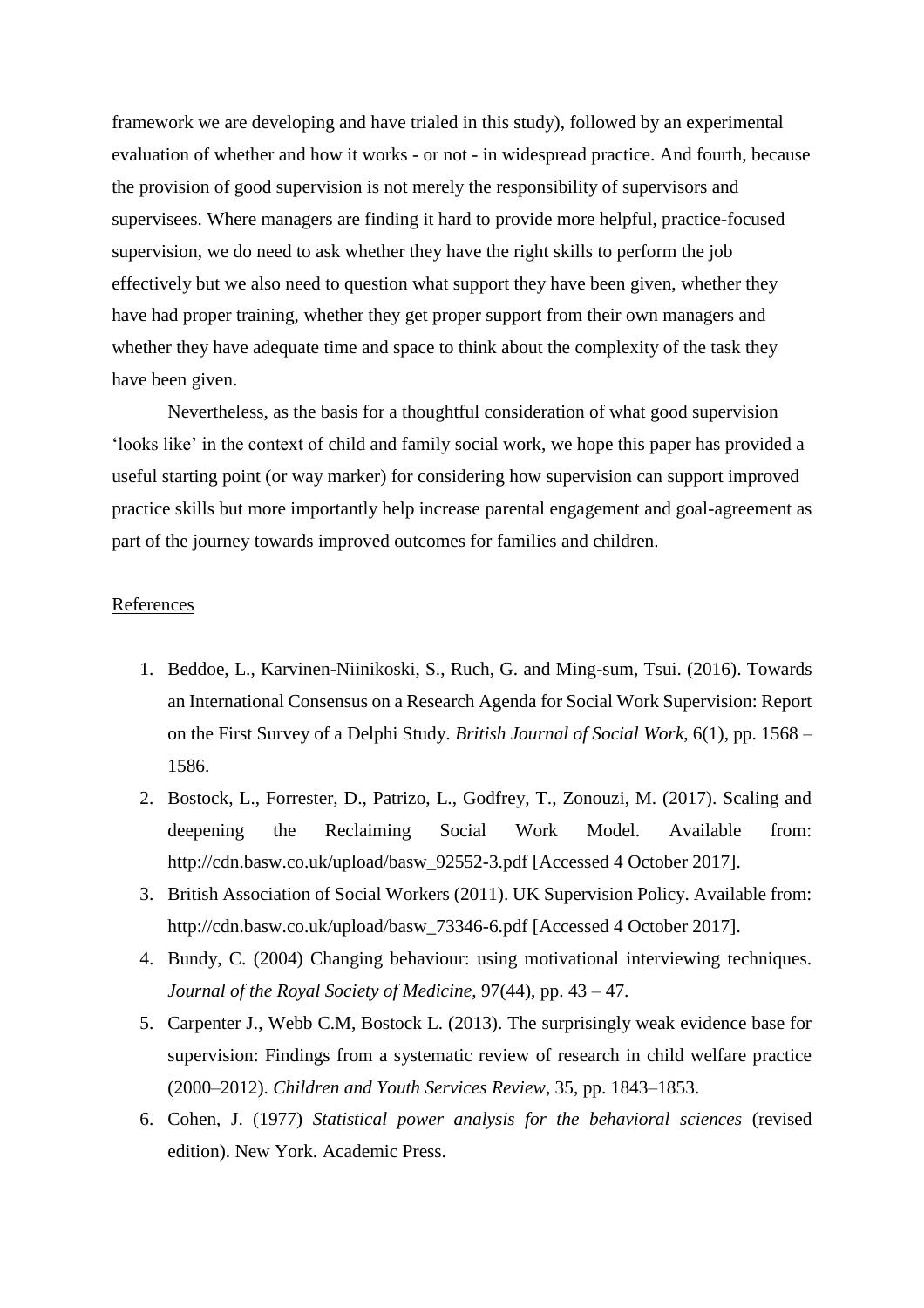- 7. Department for Education (2015). Knowledge and skills statements for practice leaders and practice supervisors. Available from: http://cdn.basw.co.uk/upload/basw\_105011- 10.pdf [Accessed 4 October 2017].
- 8. Ellett, A. (2008). Intentions to remain in child welfare: the role of human caring, selfefficacy beliefs, and professional organizational culture. *Children and Youth Services Review*, 31(1), pp. 78-88.
- 9. Ferguson, H. (2011). *Child Protection Practice.* London. Palgrave.
- 10. Fleming I and Steen L (2004) Introduction in I Fleming and L Steen (eds) Supervision and clinical psychology: theory, practice and perspectives, 2nd edn, London: Routledge
- 11. Forrester, D., Lynch, A., Bostock, L., Newlands, F., Preston, B. and Cary, A. (2017) Family Safeguarding Hertfordshire. Available from: http://cdn.basw.co.uk/upload/basw\_75050-4.pdf [Accessed 4 October 2017].
- 12. Forrester, D., Westlake, D., Whittaker, C., Thomas, R., Waits, C., Antonopoulou, V., Killian, M. and Hutchison, D. (forthcoming) What works in engaging parents in child protection work? A study of practice skills, engagement and outcomes for 131 families, *British Journal of Social Work.*
- 13. Goodman, S. and Trowler, I. (2011) *Social work reclaimed*. London. Jessica Kingsley Publishers.
- 14. Harkness, D. and Hensley, H. (1991). Changing the focus of social work supervision: effects on client satisfaction and generalised contentment, *Social Work*, 36(6), pp.506- 512.
- 15. Hudson, W. (1982). *The clinical measurement package*. Homewood, Illinois. Dorsey Press.
- 16. Kettle, M. (2015) *Achieving effective supervision.* Available at: https://www.iriss.org.uk/resources/insights/achieving-effective-supervision [Accessed 8th October 2017].
- 17. Local Government Association (2014). The Standards for employers of Social Workers in England. Available from https://www.local.gov.uk/sites/default/files/documents/download-what-you-should-- 2f9.pdf [Accessed 4 October 2017].
- 18. Mor Barak, M., Travis, D., Pyun, H. and Xie, B. (2009). The impact of supervision on worker outcomes: A meta-analysis. *Social Service Review*, 83(1), pp. 3 - 32.
- 19. Moyers, T.B., Martin, T., Manuel, J.K., Hendrickson, S.M., & Miller, W. R. (2005).